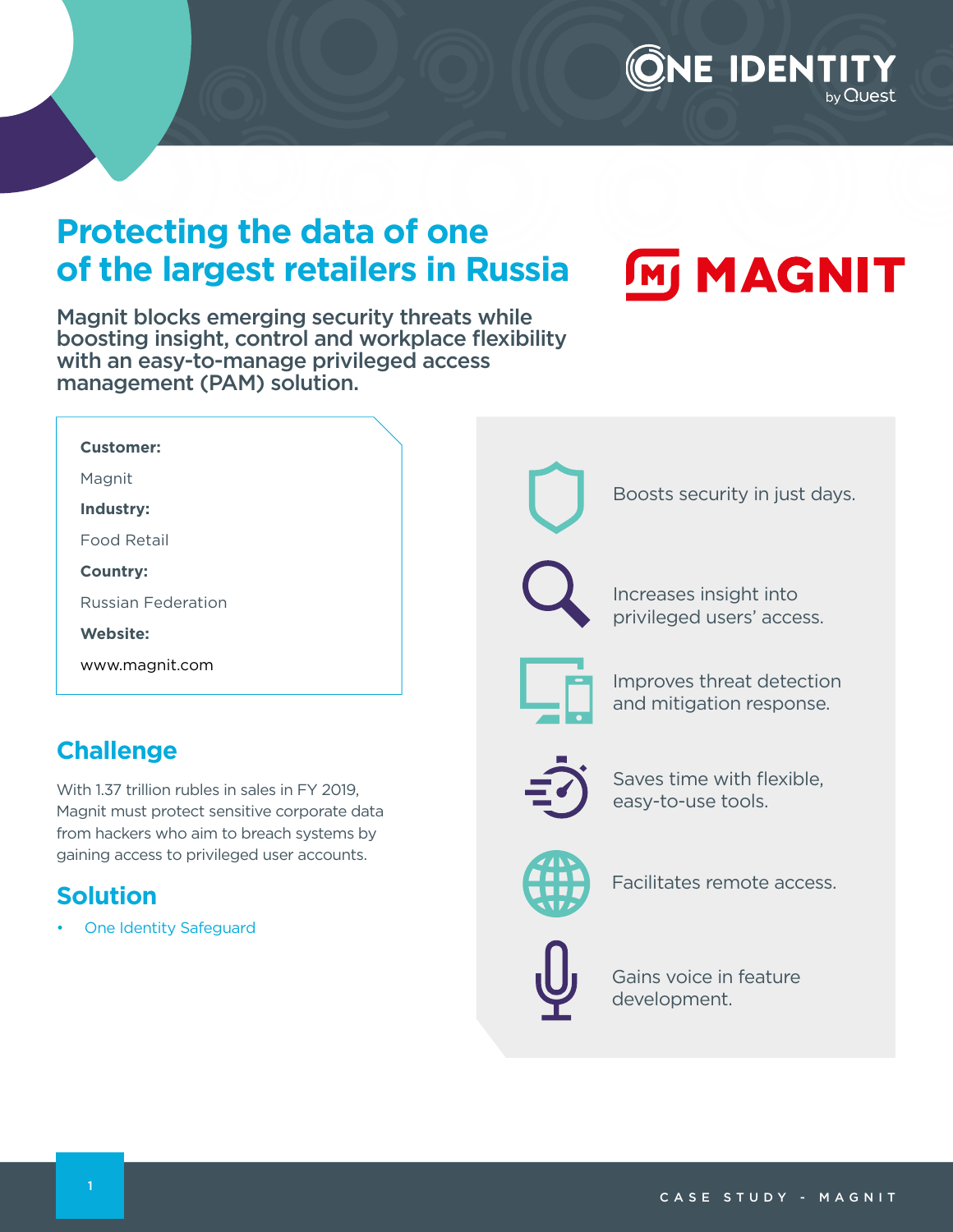"We significantly *improved* the level of security and insight into who accesses our infrastructure with our One Identity Safeguard privileged access management solution, even though the number of remote-access sessions increased by leaps and bounds."

> Alexander Vasilenko, Director of Infrastructure and Information Security Department, Magnit

Retailers manage significant numbers of financial transactions, which makes them an attractive target for criminals. Using malware and other tactics, hackers often breach systems by gaining access to the accounts of privileged users, such as IT administrators and financial workers. Once they have access, hackers can steal bank account and credit card numbers and other sensitive data — without detection for months or longer.

To proactively protect its data against such attacks, Magnit, Russia's second-largest retailer, needed a privileged access management (PAM) solution. In addition to managing information about the 1.37 trillion rubles in sales it earned in fiscal year 2019 (FY 2019), Magnit manages the data of 300,000 employees and more than 21,000 locations, which include supermarkets, pharmacies and cosmetic and convenience stores. Alexander Vasilenko, director of the Infrastructure and Information Security Department at Magnit, says, "We view PAM as an integral component of security systems. Privileged users have access to the type of information, which, if disclosed, poses significant risks for the operational stability of the entire company."

#### **Deploys leading, easy-to-manage PAM solution in just days**

After narrowing PAM solution choices to One Identity Safeguard, WALLIX and CyberArk, Magnit chose One Identity Safeguard. "For us, the most important parameters were privileged account monitoring, product stability and ease of administration," Vasilenko says. "One Identity Safeguard met all these requirements, and we especially liked that we did not have to redesign our existing work processes or install agents on servers or employee workstations." Magnit rapidly implemented One Identity Safeguard on its own. "Thanks to detailed instructions and responsive support from One Identity engineers, deploying and configuring the system only took a few business days."

#### **Improves threat mitigation and staff efficiency**

Magnit has improved its ability to detect threats, which reduces mitigation response times and boosts efficiency. That's because Magnit uses automated workflows to authenticate access, record privileged